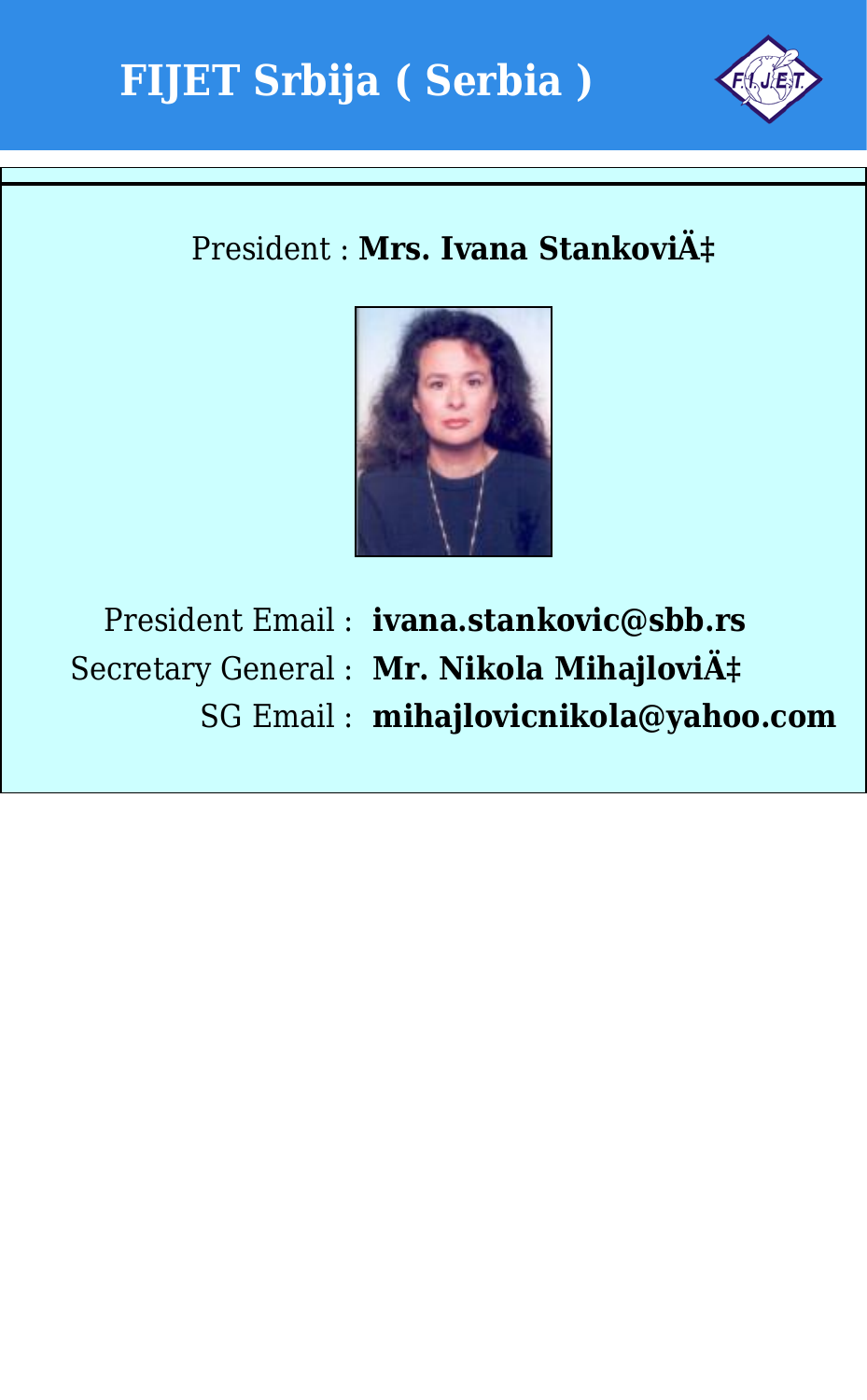

| $\overline{1}$ | Name:<br>Press Card<br>Number:<br>Category:<br>Email: | <b>Antonijević Milos</b> |
|----------------|-------------------------------------------------------|--------------------------|
| $\overline{2}$ | Name:<br>Press Card<br>Number:<br>Category:<br>Email: | <b>Bedalov Toni</b>      |
| 3              | Name:<br>Press Card<br>Number:<br>Category:<br>Email: | <b>Belotic Sofija</b>    |
| $\overline{4}$ | Name:<br>Press Card<br>Number:<br>Category:<br>Email: | <b>Bumber Radmilo</b>    |
| 5              | Name:<br>Press Card<br>Number:<br>Category:<br>Email: | <b>Genov Georgi</b>      |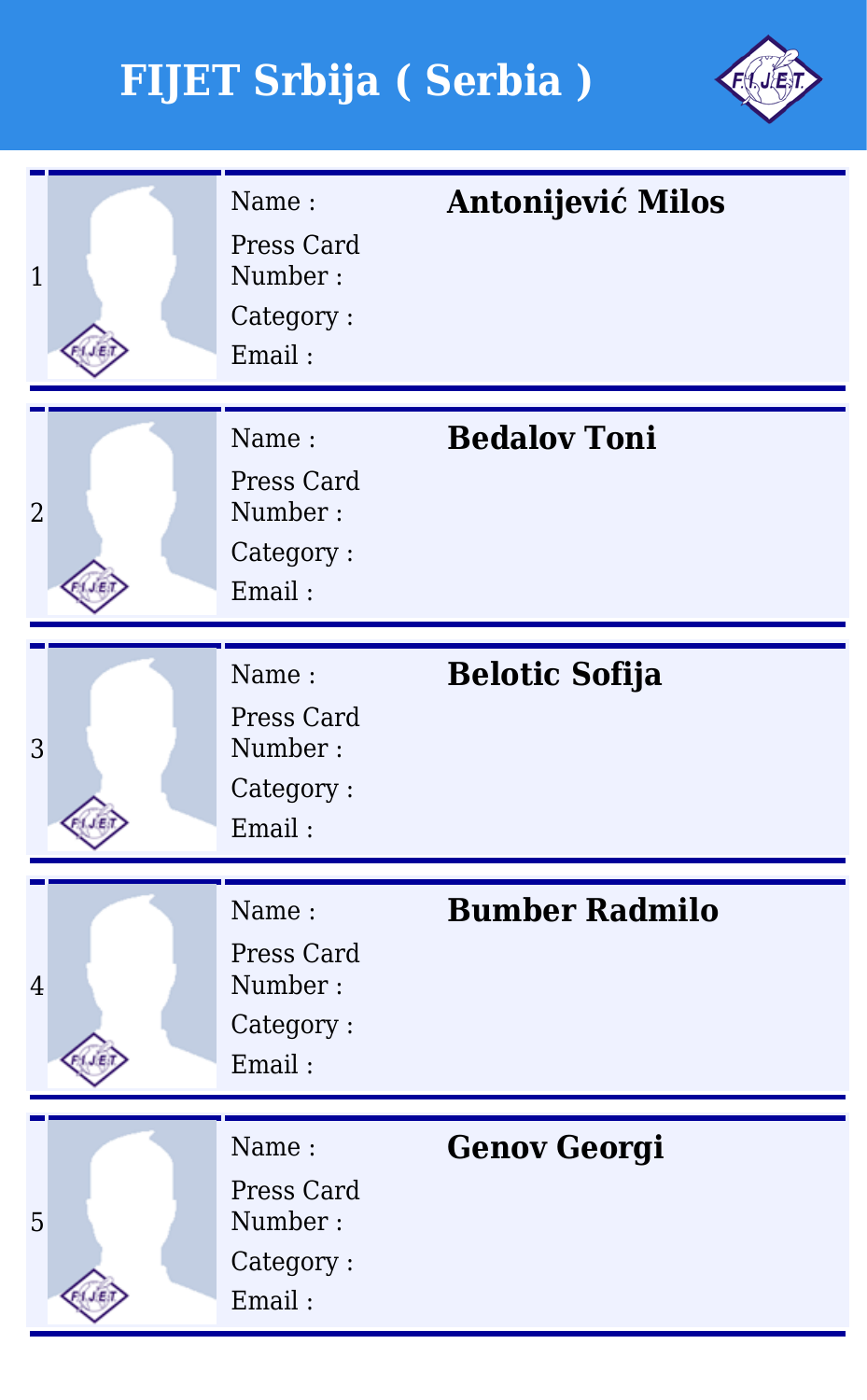

| 6  | Name:<br>Press Card<br>Number:<br>Category:<br>Email: | Jablanov Stojanović<br><b>Marina</b> |
|----|-------------------------------------------------------|--------------------------------------|
|    |                                                       |                                      |
| 7  | Name:<br>Press Card<br>Number:<br>Category:<br>Email: | <b>Jovanović Slavko</b>              |
|    |                                                       |                                      |
| 8  | Name:<br>Press Card<br>Number:<br>Category:<br>Email: | <b>Jovanović Vladimir</b>            |
|    |                                                       |                                      |
| 9  | Name:<br>Press Card<br>Number:<br>Category:<br>Email: | <b>Kostić Vladan</b>                 |
|    |                                                       |                                      |
| 10 | Name:<br>Press Card<br>Number:<br>Category:<br>Email: | Mihajlović Djordje                   |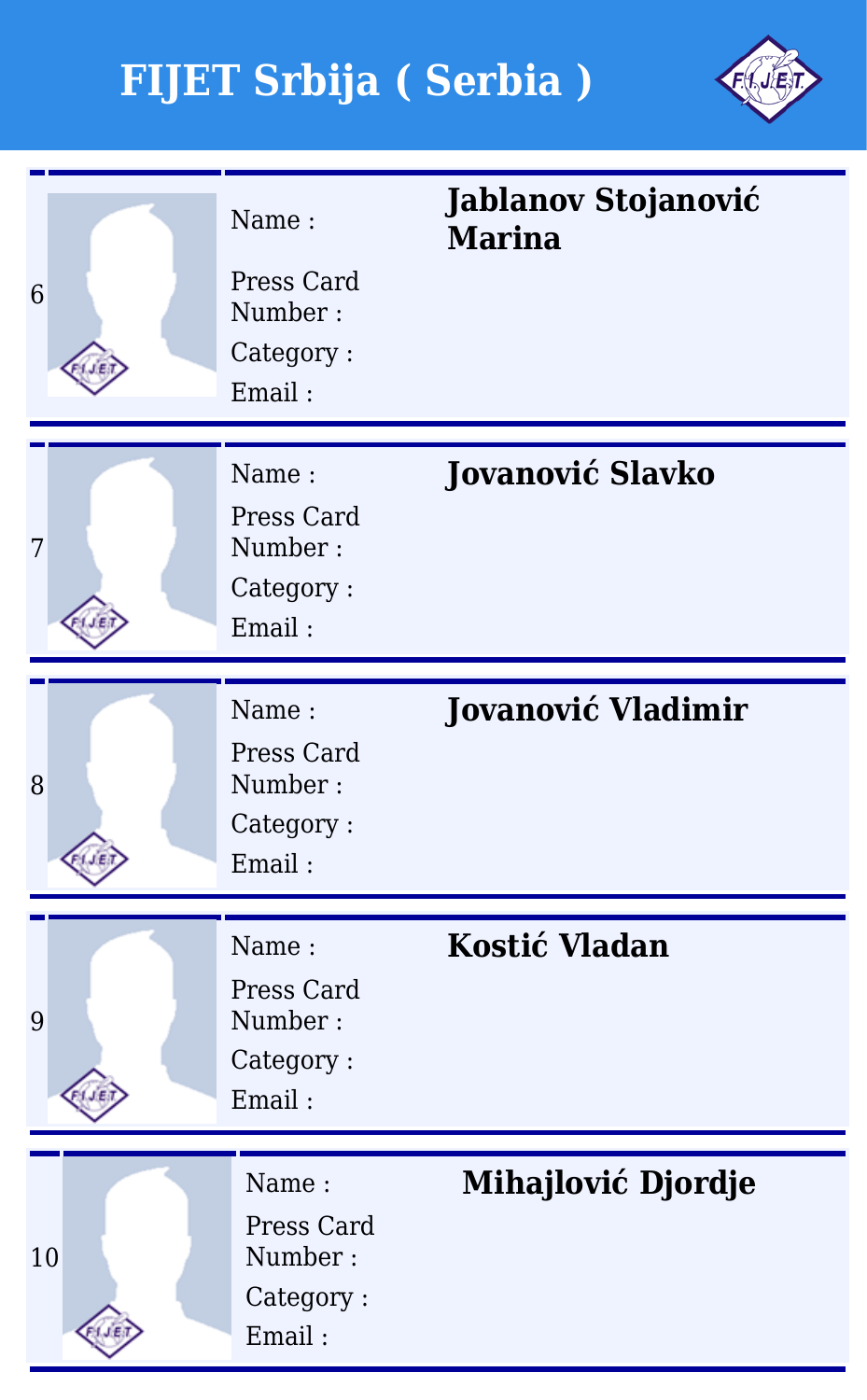

| 11 | Name:<br>Press Card<br>Number:<br>Category:<br>Email: | Mihajlović Nikola          |
|----|-------------------------------------------------------|----------------------------|
| 12 | Name:<br>Press Card<br>Number:<br>Category:<br>Email: | Mihajlović Zvezdana        |
| 13 | Name:<br>Press Card<br>Number:<br>Category:<br>Email: | Milenković Kamenko         |
| 14 | Name:<br>Press Card<br>Number:<br>Category:<br>Email: | Miljković Dragutin         |
| 15 | Name:<br>Press Card<br>Number:<br>Category:<br>Email: | <b>Mladjenović Dobrila</b> |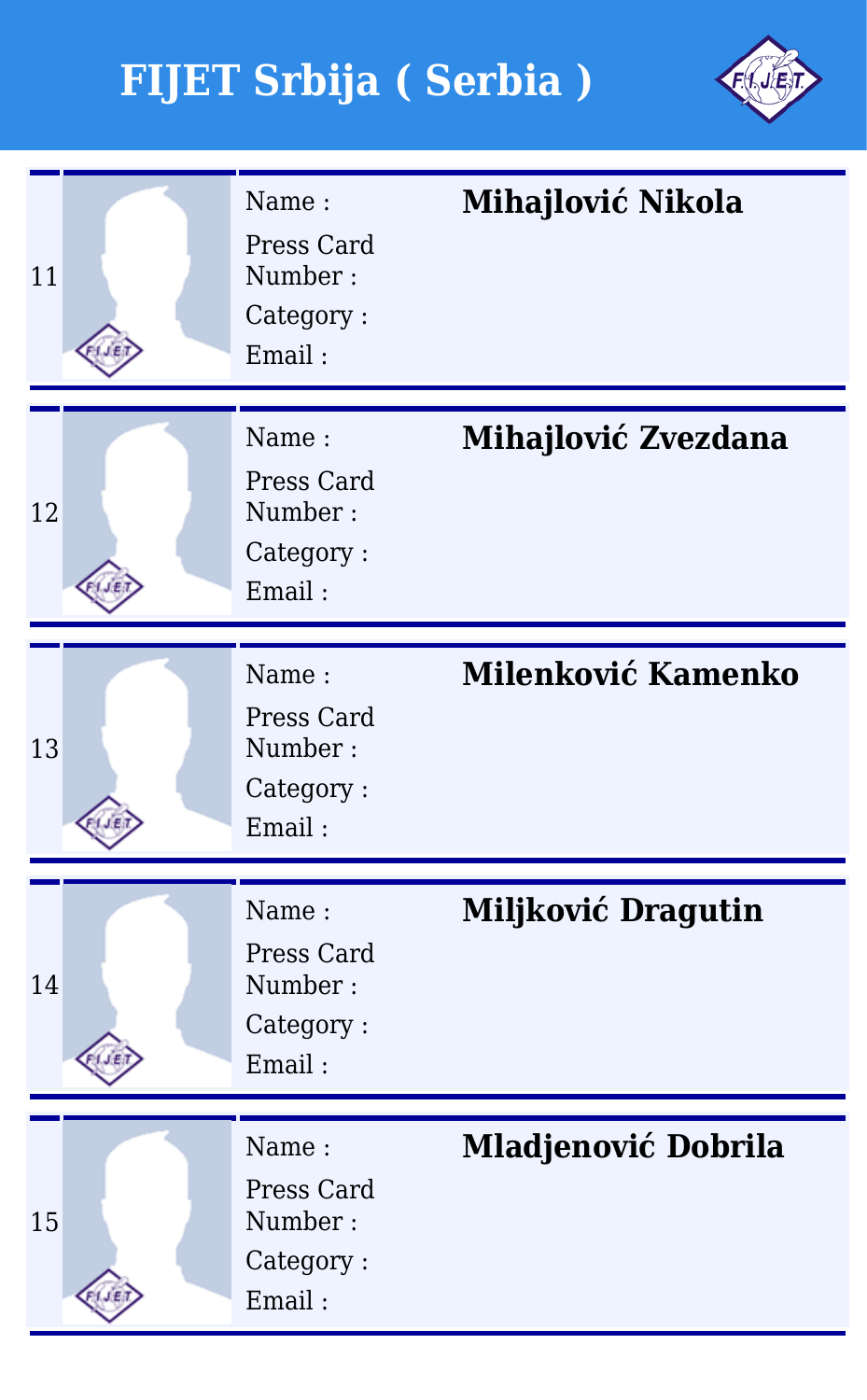

| 16 | Name:<br>Press Card<br>Number:<br>Category:<br>Email: | Pavlović Natasa             |
|----|-------------------------------------------------------|-----------------------------|
| 17 | Name:<br>Press Card<br>Number:<br>Category:<br>Email: | Radnić Branković<br>Dragana |
| 18 | Name:<br>Press Card<br>Number:<br>Category:<br>Email: | Seničić Aleksandar          |
| 19 | Name:<br>Press Card<br>Number:<br>Category:<br>Email: | <b>Stefanović Vladan</b>    |
| 20 | Name:<br>Press Card<br>Number:<br>Category:<br>Email: | Trajkovski Slavica          |